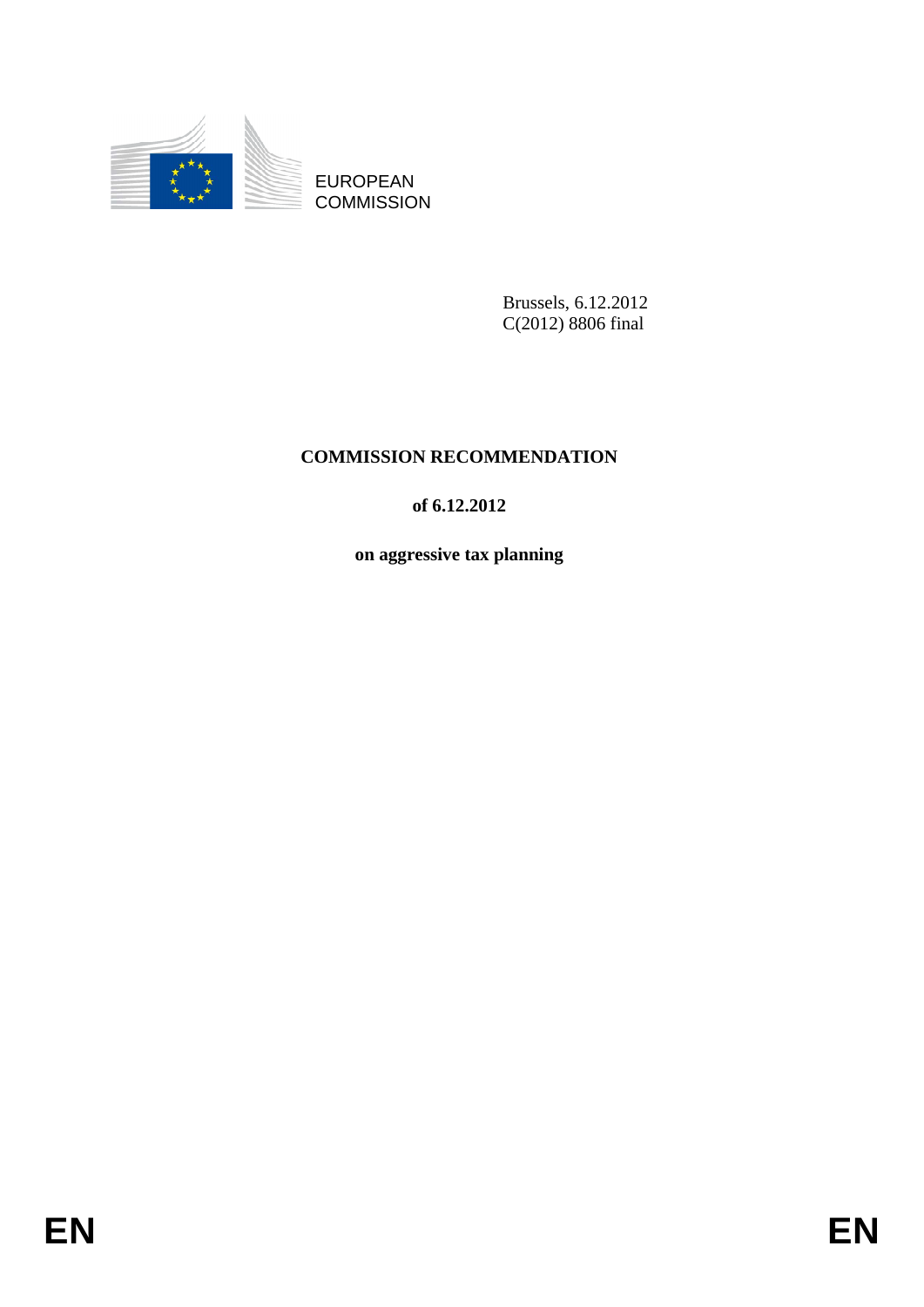## **COMMISSION RECOMMENDATION**

### **of 6.12.2012**

#### **on aggressive tax planning**

#### THE EUROPEAN COMMISSION,

Having regard to the Treaty on the Functioning of the European Union, and in particular Article 292 thereof,

#### Whereas:

- (1) Countries around the world have traditionally treated tax planning as a legitimate practice. Over time, however, the tax planning structures have become ever-more sophisticated. They develop across various jurisdictions and effectively, shift taxable profits towards states with beneficial tax regimes. A key characteristic of the practices in question is that they reduce tax liability through strictly legal arrangements which however contradict the intent of the law.
- (2) Aggressive tax planning consists in taking advantage of the technicalities of a tax system or of mismatches between two or more tax systems for the purpose of reducing tax liability. Aggressive tax planning can take a multitude of forms. Its consequences include double deductions (e.g. the same loss is deducted both in the state of source and residence) and double non-taxation (e.g. income which is not taxed in the source state is exempt in the state of residence).
- (3) Member States find it difficult to protect their national tax bases from erosion through aggressive tax planning, despite important efforts. National provisions in this area are often not fully effective, especially due to the cross-border dimension of many tax planning structures and the increased mobility of capital and persons.
- (4) With a view to moving to a better functioning of the internal market, it is necessary to encourage all Member States to take the same general approach towards aggressive tax planning, which would help diminishing existing distortions.
- (5) To this end, it is necessary to address instances in which a taxpayer derives fiscal benefits through engineering its tax affairs in such a way that income is not taxed by any of the tax jurisdictions involved (double non-taxation). The persistence of such situations can lead to artificial capital flows and movements of taxpayers within the internal market and thus harm its proper functioning as well as erode Member States' tax bases.
- (6) In 2012 the Commission carried out a public consultation on double non-taxation in the internal market. Since it is not possible to address all the issues covered by that consultation through one single solution, it is appropriate, as a first step, to deal with the issue which is linked to certain frequently used tax planning structures that take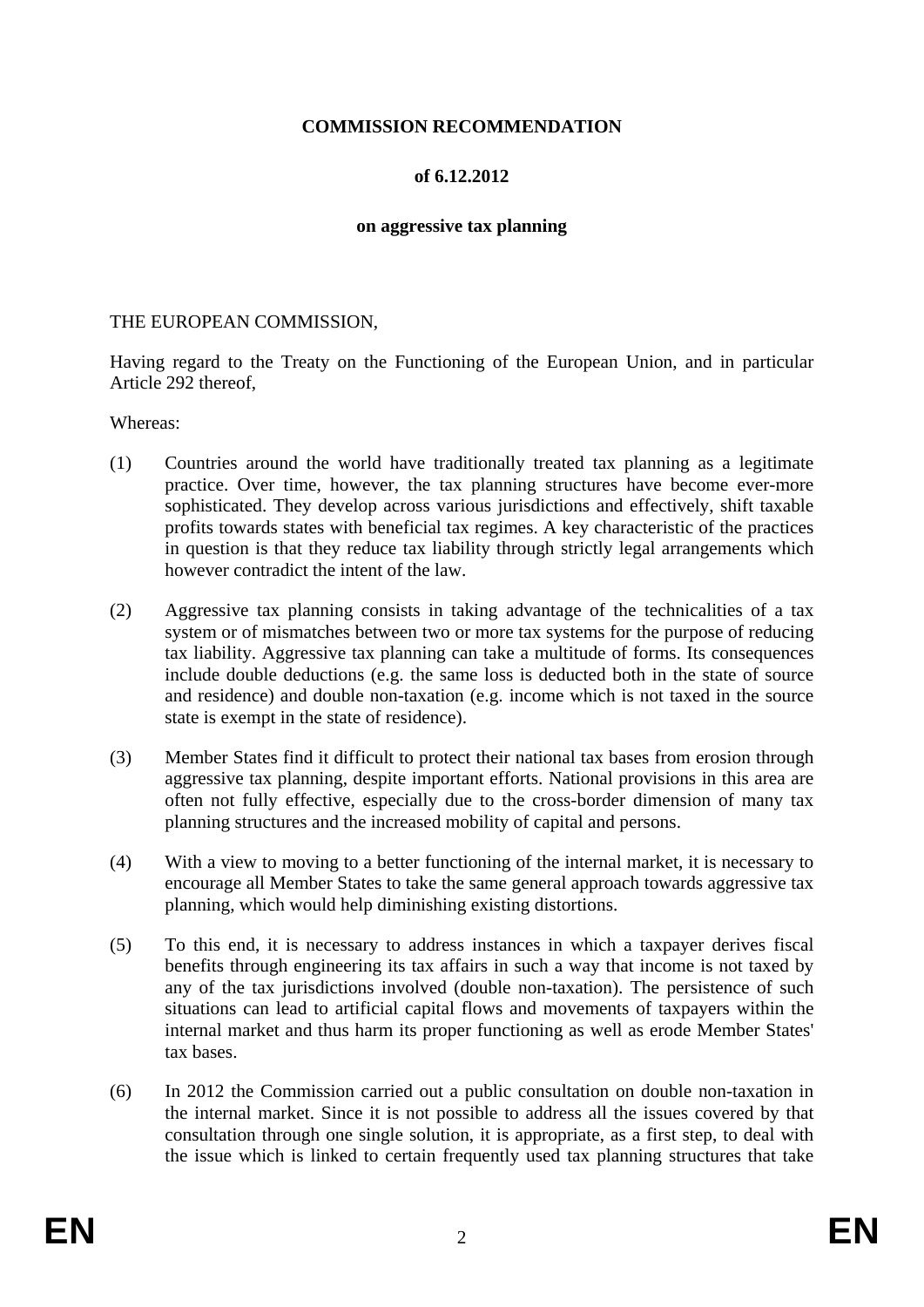advantage of mismatches between two or more tax systems and often lead to double non-taxation.

- (7) States often undertake, in their double taxation conventions, not to tax certain items of income. In providing for such treatment, they may not necessarily take account of whether such items are subject to tax in the other party to that convention, and thus whether there is a risk of double non-taxation. Such risk may also occur if Member States unilaterally exempt items of foreign income, irrespective of whether they are subject to tax in the source state. It is important to address both situations in this Recommendation.
- (8) As tax planning structures are ever more elaborate and national legislators are frequently left with insufficient time for reaction, specific anti-abuse measures often turn out to be inadequate for successfully catching up with novel aggressive tax planning structures. Such structures can be harmful to national tax revenues and to the functioning of the internal market. Therefore, it is appropriate to recommend the adoption by Member States of a common general anti-abuse rule, which should also avoid the complexity of many different ones. In this context, it is necessary to take account of the limits imposed by Union law with regard to anti-abuse rules.
- (9) So as to preserve the autonomous operation of existing Union acts in the area concerned, this Recommendation does not apply within the scope of Council Directive  $2009/133/EC<sup>1</sup>$ , of Council Directive  $2011/96/EU<sup>2</sup>$  and of Council Directive  $2003/49/EC^3$ . A revision of those Directives with a view to implement the principles underlying this Recommendation is currently considered by the Commission,

## HAS ADOPTED THIS RECOMMENDATION**:**

1. Subject matter and scope

This Recommendation addresses aggressive tax planning in the area of direct taxation.

It does not apply within the scope of Union acts whose operation could be affected by its terms.

2. Definitions

For the purpose of this Recommendation, the following definitions apply:

- (a) "tax" means income tax, corporation tax and, where applicable, capital gains tax, as well as withholding tax of a nature equivalent to any of these taxes;
- (b) "income" means all items which are defined as such under the domestic law of the Member State which applies the term and, where applicable, the items defined as capital gains.
- 3. Limitation to the application of rules intended to avoid double taxation

 $\frac{1}{1}$ OJ L 310, 25.11.2009, p. 34.

<sup>2</sup> OJ L 345, 29.12.2011, p. 8.

<sup>3</sup> OJ L 157, 26.6.2003, p. 49.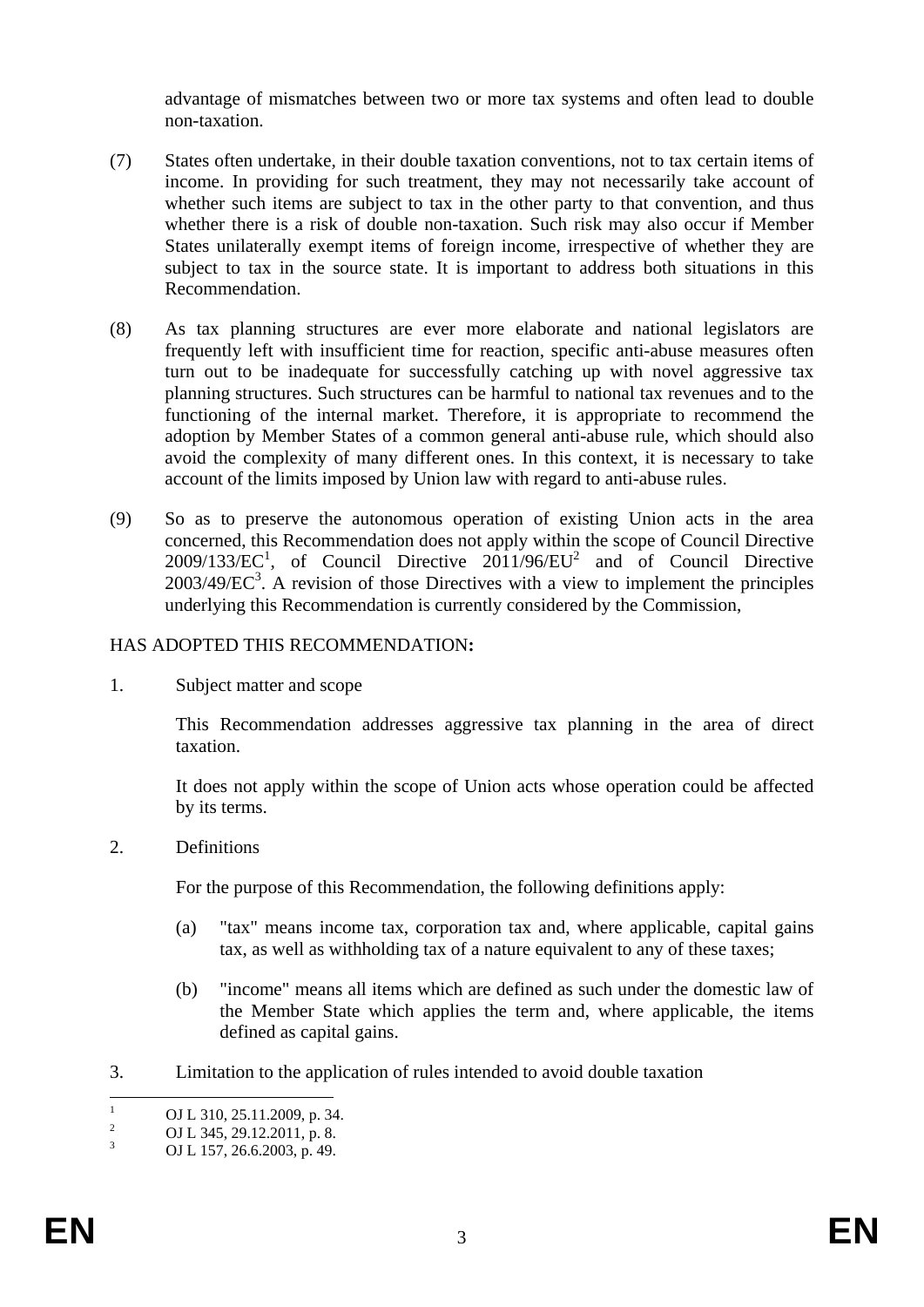- 3.1. Where Member States, in double taxation conventions which they have concluded among themselves or with third countries, have committed not to tax a given item of income, Member States should ensure that such commitment only applies where the item is subject to tax in the other party to that convention.
- 3.2. To give effect to point 3.1, Member States are encouraged to include an appropriate clause in their double taxation conventions. Such clause could read as follows:

'Where this Convention provides that an item of income shall be taxable only in one of the contracting States or that it may be taxed in one of the contracting States, the other contracting State shall be precluded from taxing such item only if this item is subject to tax in the first contracting State'.

In case of multilateral conventions, the reference to the "other contracting State" should be replaced by a reference to the "other contracting States".

- 3.3. Where, with a view to avoid double taxation through unilateral national rules, Member States provide for a tax exemption in regard to a given item of income sourced in another jurisdiction, in which this item is not subject to tax, Member States are encouraged to ensure that the item is taxed.
- 3.4. For the purposes of points 3.1, 3.2 and 3.3 an item of income should be considered to be subject to tax where it is treated as taxable by the jurisdiction concerned and is not exempt from tax, nor benefits from a full tax credit or zero-rate taxation.
- 4. General Anti-Abuse Rule
- 4.1. To counteract aggressive tax planning practices which fall outside the scope of their specific anti-avoidance rules, Member States should adopt a general anti-abuse rule, adapted to domestic and cross-border situations confined to the Union and situations involving third countries.
- 4.2. To give effect to point 4.1, Member States are encouraged to introduce the following clause in their national legislation:

'An artificial arrangement or an artificial series of arrangements which has been put into place for the essential purpose of avoiding taxation and leads to a tax benefit shall be ignored. National authorities shall treat these arrangements for tax purposes by reference to their economic substance'.

- 4.3. For the purposes of point 4.2 an arrangement means any transaction, scheme, action, operation, agreement, grant, understanding, promise, undertaking or event. An arrangement may comprise more than one step or part.
- 4.4. For the purposes of point 4.2 an arrangement or a series of arrangements is artificial where it lacks commercial substance. In determining whether the arrangement or series of arrangements is artificial, national authorities are invited to consider whether they involve one or more of the following situations:
	- (a) the legal characterisation of the individual steps which an arrangement consists of is inconsistent with the legal substance of the arrangement as a whole;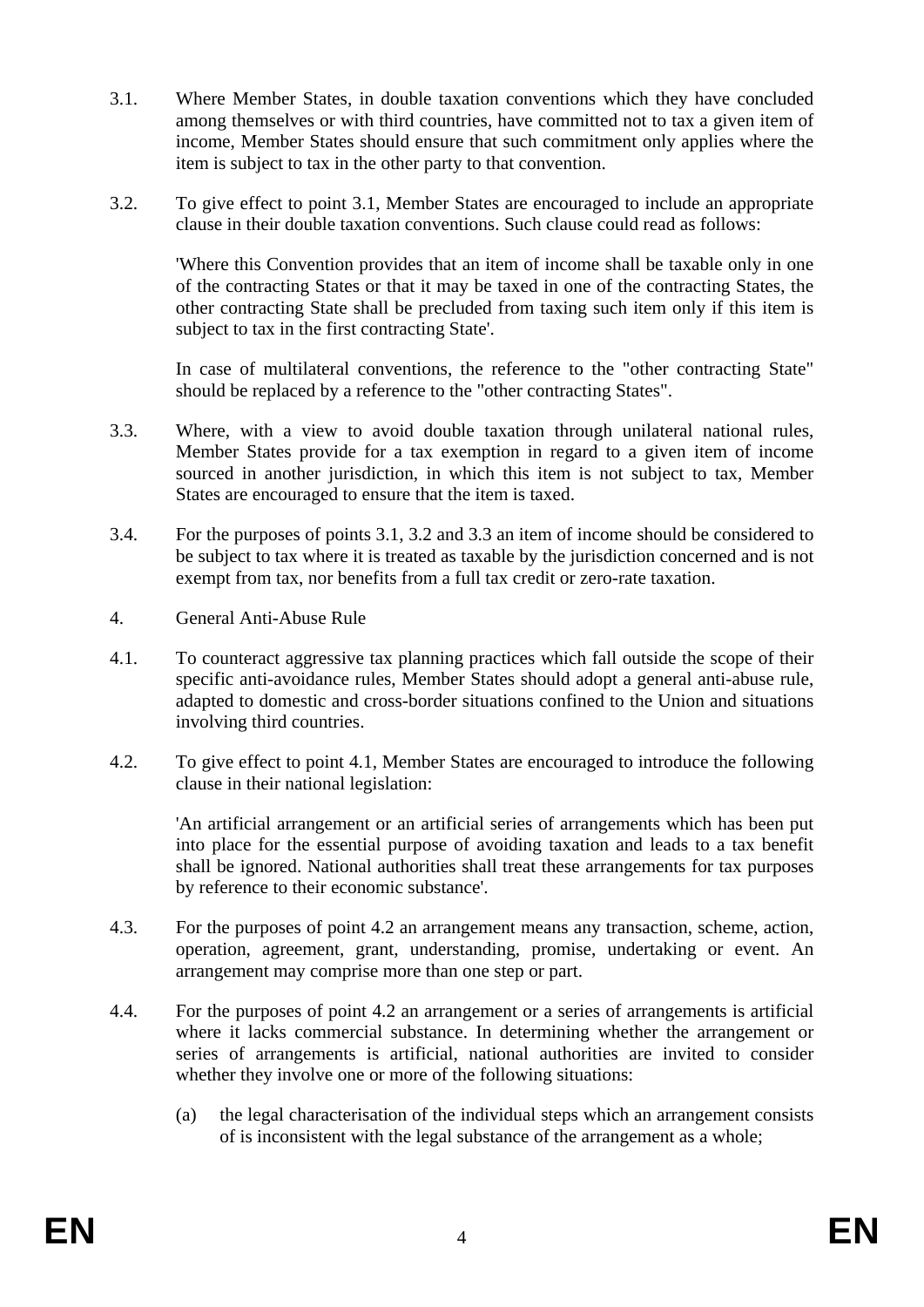- (b) the arrangement or series of arrangements is carried out in a manner which would not ordinarily be employed in what is expected to be a reasonable business conduct;
- (c) the arrangement or series of arrangements includes elements which have the effect of offsetting or cancelling each other;
- (d) transactions concluded are circular in nature;
- (e) the arrangement or series of arrangements results in a significant tax benefit but this is not reflected in the business risks undertaken by the taxpayer or its cash flows;
- (f) the expected pre-tax profit is insignificant in comparison to the amount of the expected tax benefit.
- 4.5. For the purposes of point 4.2, the purpose of an arrangement or series of arrangements consists in avoiding taxation where, regardless of any subjective intentions of the taxpayer, it defeats the object, spirit and purpose of the tax provisions that would otherwise apply.
- 4.6. For the purposes of point 4.2, a given purpose is to be considered essential where any other purpose that is or could be attributed to the arrangement or series of arrangements appears at most negligible, in view of all the circumstances of the case.
- 4.7. In determining whether an arrangement or series of arrangements has led to a tax benefit as referred to in point 4.2, national authorities are invited to compare the amount of tax due by a taxpayer, having regard to those arrangement(s), with the amount that the same taxpayer would owe under the same circumstances in the absence of the arrangement(s). In that context, it is useful to consider whether one or more of the following situations occur:
	- (g) an amount is not included in the tax base;
	- (h) the taxpayer benefits from a deduction;
	- (i) a loss for tax purposes is incurred;
	- (j) no withholding tax is due;
	- (k) foreign tax is offset.
- 5. Follow-up

Member States should inform the Commission on the measures taken in order to comply with the present Recommendation, as well as on any changes made to such measures.

The Commission will publish a report on the application of this Recommendation within three years after its adoption.

6. Addressees